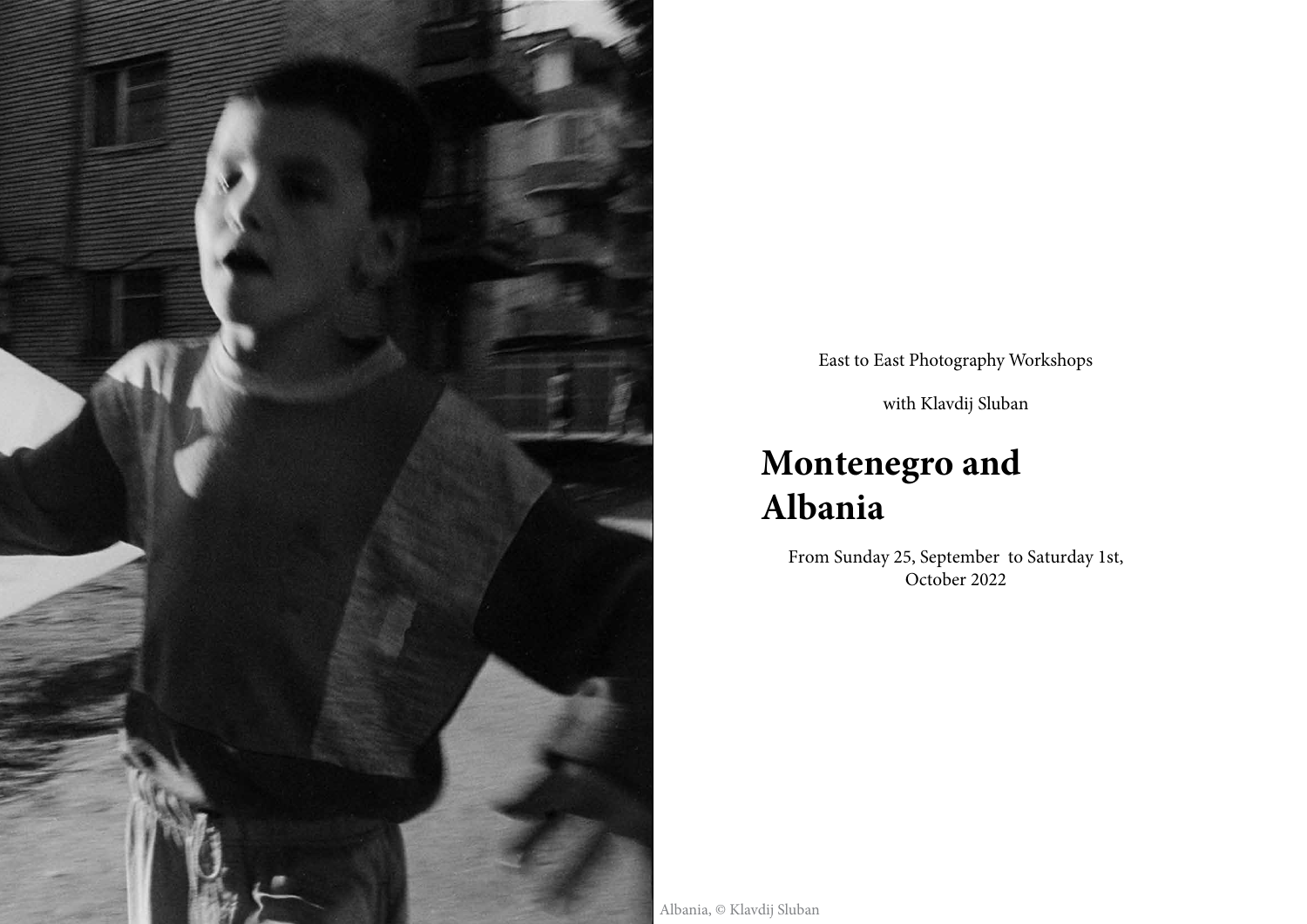Total immersion during a week in the heart of the Balkans in Montenegro and Albania with Klavdij Sluban, French photographer of Slovenian origin. Internationally renowned, he has been traveling in the Balkans for the last 20 years.

Montenegro and Albania are two fascinating countries to be visited. The economic growth is opening, grotesquely changing the urban landscapes. Clashes occur between the sea and the mountains as well as between traditional and modern life.

## **Specifity of the workshop**

The specificity of this workshop is that we all stay together in an ancient olive mill restored into a wonderful spacious house that has kept the soul of the initial place but with all modern comfort. Plus a beautiful garden and a small river with an old bridge parting the house from the olive grove.

Located in the medieval village of Stari Bar, South-East Montenegro, the spot is breathtaking, situated between mountains, and the Adriatic sea. The geographical position will allow daily outings on foot or by minibus (rides between 20mn and an hour). Trips will be made to Skadar lake, Boka Kotorska, a gem between the sea and the overwhelming mountains, Shkodra in Albania, a world in itself or Ada Bojana island.

Klavdij Sluban has published "Balkans-Transit" with the writer François Maspero in 1997. Translated in several languages, the book helps to understand this region as fascinating as complex.



During this week of workshop, each participant will be brought to develop one's personal photographic writing. A sensitive and personal series of photos will be built with Klavdij's experience and passion.

## **Photographic immersion in Montenegro and Albania**

Our knowledge of the Balkans will be an asset to visit places off the beaten tracks like orthodox churches on the coast, mosques on the road to Shkodra, medieval villages, modern and fast grown cities, meeting priests or youth in the cities.

The tradition of welcoming the stranger will allow photographing in various circumstances, in total freedom. Speaking the local languages, we will create a privileged relationship between the local people and the participants.

## **East to East Photography Workshops**

Tereza Kozinc and Klavdij Sluban founded East to East Photography Workshops to spread photography as a visual language in Eastern countries offering all the ingredients to express one's personal way of photographing. Both the warmth of its inhabitants and the tradition of welcoming the traveler in Central Europe and the Balkans enable a pleasant and true insight of places where many jewels are still to be discovered.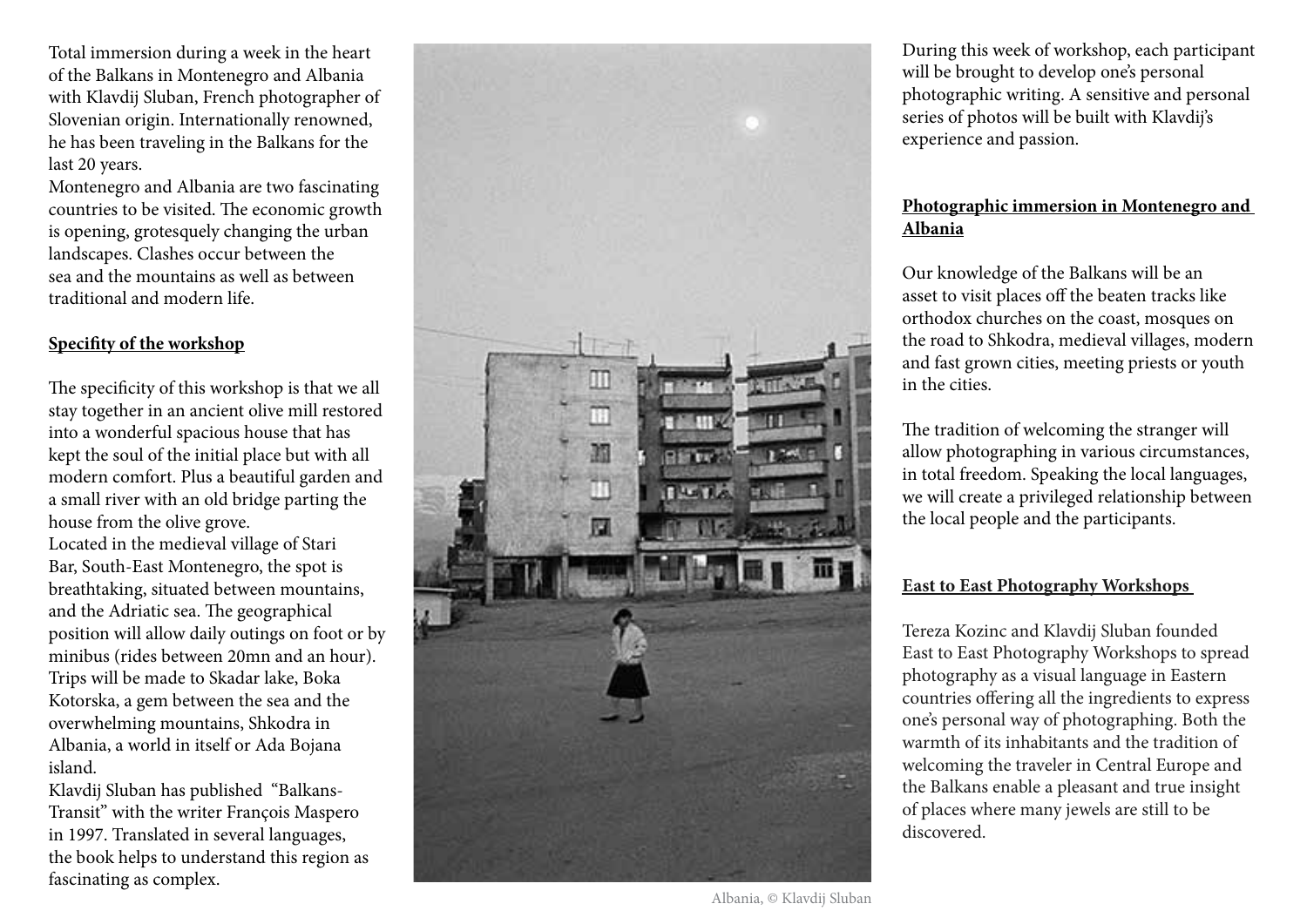## **Main goals**

 « SHOW ME YOUR PHOTOS AND I WILL TELL YOU WHO YOU ARE ». A constructive criticism will give each participant the way to channel one's personal point of according to the various situations. Klavdij Sluban's experience in sharing generously his knowledge gives each participant the possibility to find one's personal writing (or style). There will be every day photo sessions and editing in the editing room by the end of the day.

## **Who can join this workshop ?**

Anyone who has a passion for the still image: professional photographers, artists, students of photography and art, amateurs of photography and art, etc...

We believe that every individual has the capacity to build one's own visual language when PASSION for the image and the right GUIDANCE co-exist.

# **What to bring**

- A valid passport (no visa needed).
- 15 and 20 printed photos of small size (up to A4 format) reprentative of your work.
- Your digital camera, one lens only & its accessories (extra batteries, memory cards, cable for image transfer to a computer, USB key, external hard disk, etc...)
- Very much appreciated: your personal computer for more efficient work. This will help the fluidity of the editing and of all work done on computer.
- A notebook or recording device to facilitate note-taking during the workshop since many references on photographers, books, main exhibitions, places...will be given any time.



Trips from Stari Bar will be made to Boka Kotorska, Shakadar lake, Ada Bojana island and Shkodra city in Abania.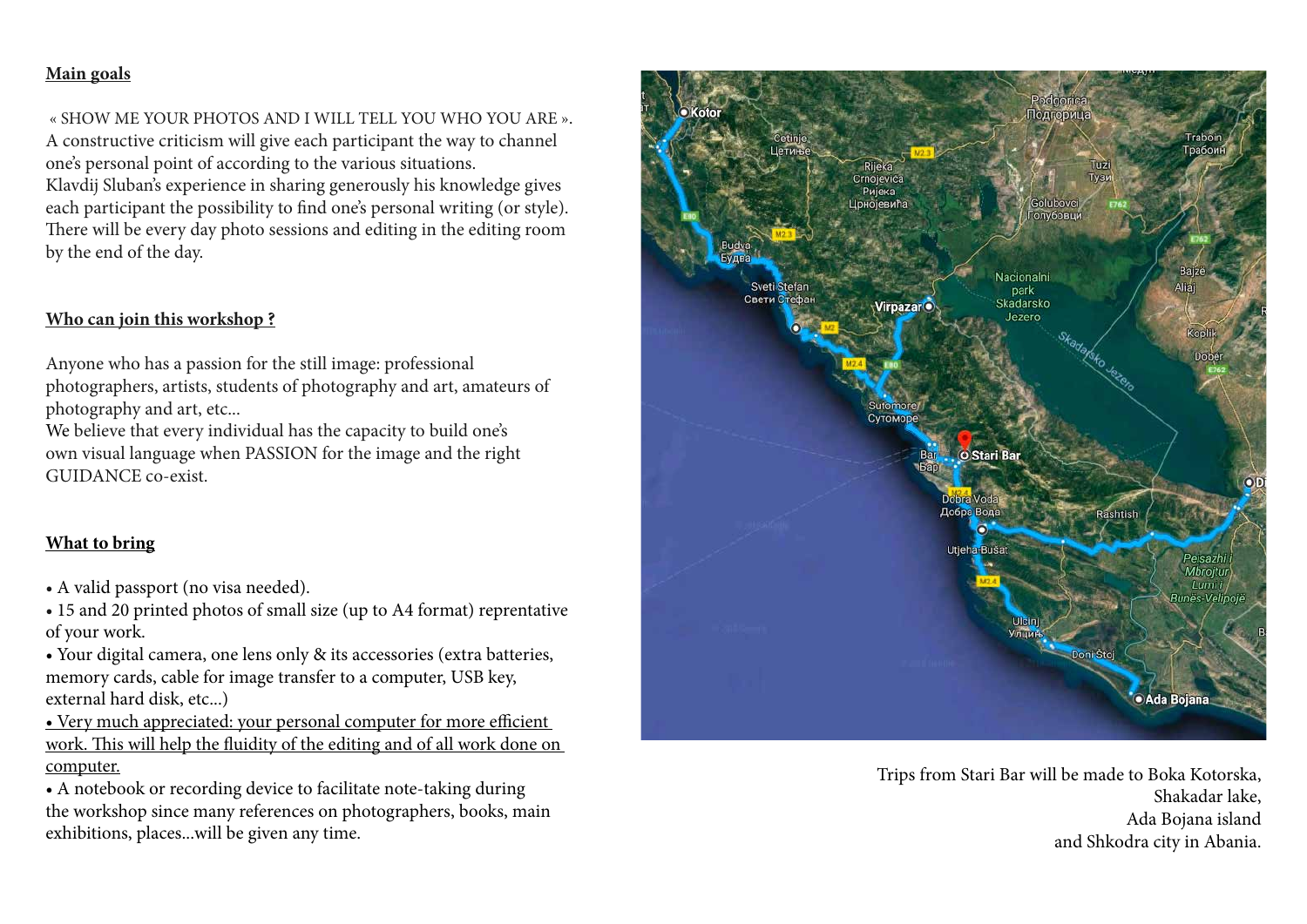

# **The residence**

The restored old mill into a house with a huge loft spreads over 200m2 per level. The ground-floor is the meeting space with huge loft and sofas. Here is the big table for editing or the projector to show photos large scale. The bar and the kitchen are also on this level as well as the dorms.

The upper level is made of 4 cosy rooms, with toilettes and bathroom and windows giving on the river and the mountain.

According to the weather, meals can be taken in or outside. The patio is perfect for evening meals under the stars, and the vine-clad pergola offers shade throughout the day.

Its ideal geographic situation allows outings within an hour drive by minibus to most varied places.

Our host: http://thegrovemontenegro.com/

# **Price and specificity of the workshop**

The residence can host up to 26 people. For the workshop there will be 16 of us. Besides the 12 participants, Tereza and Klavdij, an assistant and the chef preparing the meals. Which means there will be space. The number of participants is limited to 12 on the base first-come, first-served. Breakfast and dinners are taken at the residence, prepared by the chef with local products. Special dishes for vegeterians and vegans.

3 prices are proposed. Each of these prices includes half board (accomodation, breakfast and dinner) as well as all the trips done within the workshop by minibus or boat. And of course all the facilities at the residence, from wifi to the pool. These 3 prices also include the price of the workshop.

There is a limited amount of each option proposed.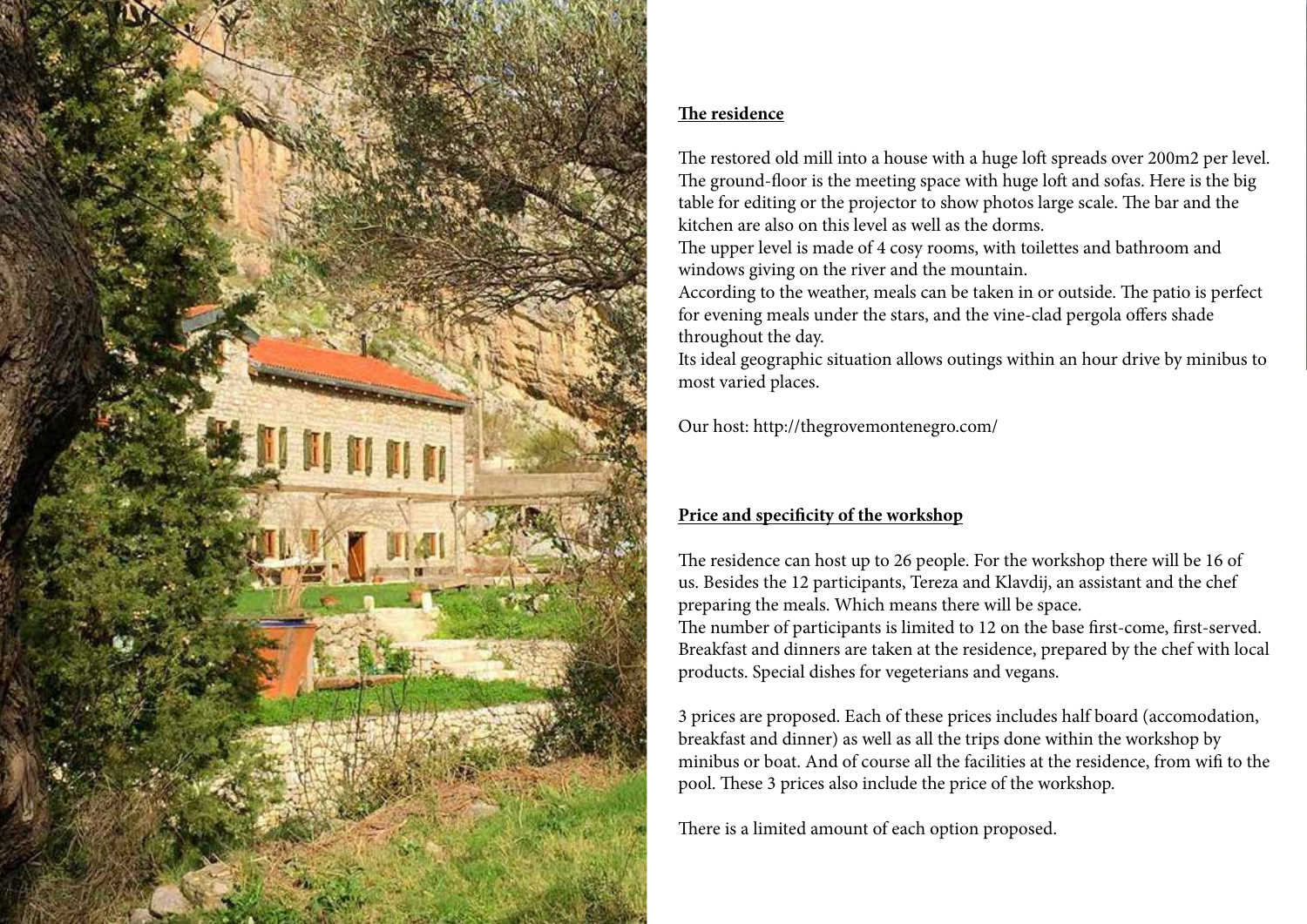



•1290€ : dorm 'de luxe' with cosy double dorm beds in a spacious room for 6 people. Several toilets and showers on the same level.

- •1550€ : dorm 'de luxe' with cosy double dorm beds in a spacious room for 2 people. Several toilets and showers on the same level.
- •1800€ : spacious private room on the upper floor with double bed, bathroom and toilets. Decorated with taste (that is to say minimalistic yet cosy) with view on the landscape.

These prices do not include transportation from airport to the residence. Though shuttles can be organized if scheduled ahead, 10€. A train goes from Podgorica airport to Bar, 5€. Great scenery. Taxi costs around 35€.

Arrival to the residence is on Sunday September 25, departure on Saturday October 1st, after breakfast in group.

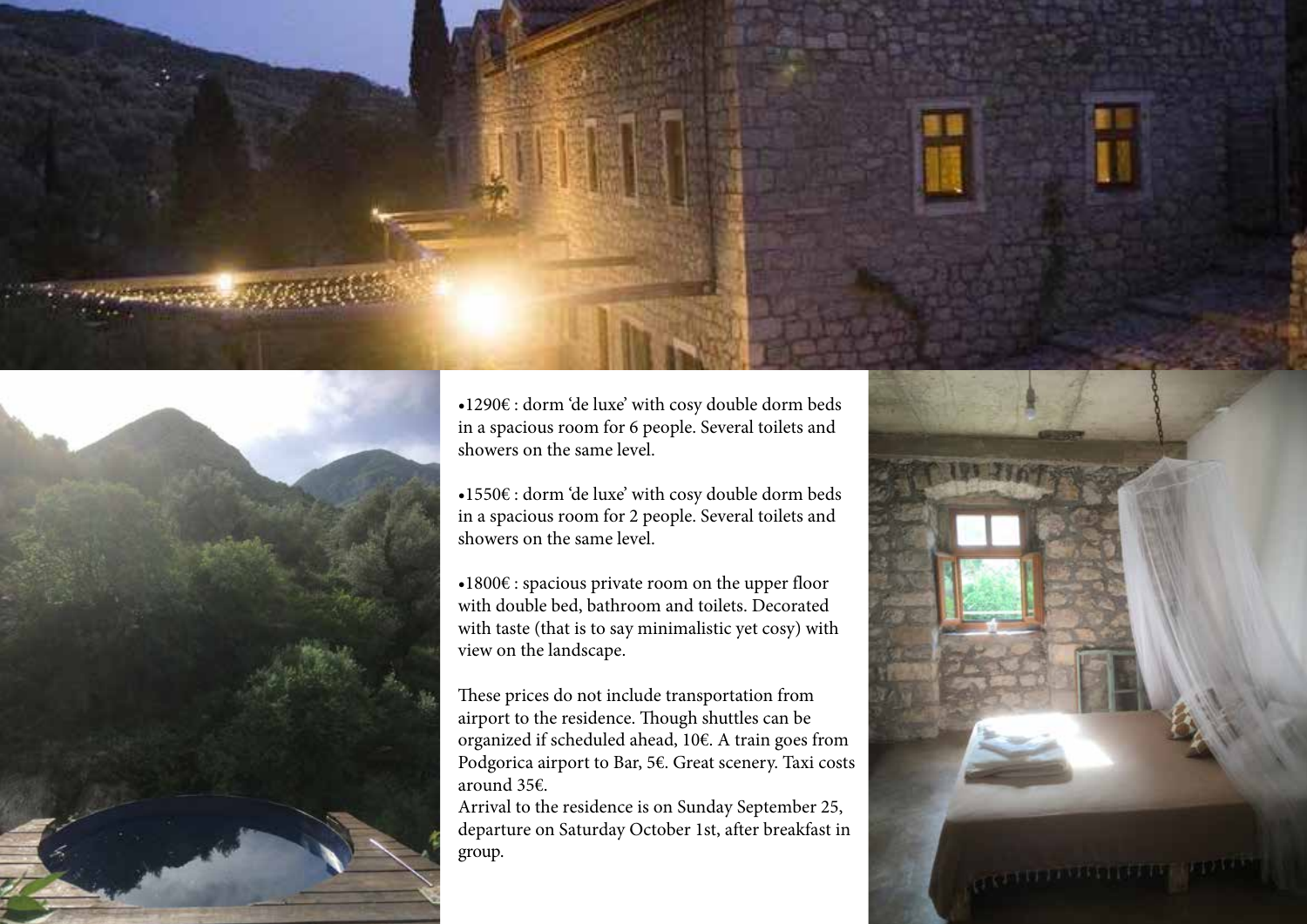

Kosovo, © Klavdij Sluban

Tereza is coordinator of East To East Photography. If you wish further information, you can call or email:

+33 6 38 30 39 11

# or email: **easttoeastphotography@gmail.com**

Spoken languages: French, English, Slovenian, Montengrin, Serbian...and many others.

#### *Tereza Kozinc* ( https://lunyna.carbonmade.com/ )

is a Slovenian photographer living between Ljubljana and Paris, born in 1985. She studied at the Institute and Academy of Multimedia in Ljubljana and graduated in Multimedia. Tereza's « documentary and intuitive » work has been shown in museums, festivals and galleries as the Rencontres d'Arles (Voies Off), the Benaki Museum in Athens, the Terragona SCAN Photo Festival in Spain, the Schmiede International Multimedia Festival in Austria, Cankarjev Dom in Ljubljana, AKC Metelkova City Ljubljana, the Fine Art UGM Gallery in Maribor, Slovenia.

#### *Klavdij Sluban* ( https://www.sluban.com/ )

is an internationally renowned photographer. « Artist of the year » in South Korea, 2017, winner of the European Publishers Award for Photography 2009, of the Leica Award (2004) and of the Niépce Prize (2000) (the main French award in photography), Sluban is a French photographer of Slovenian origin born in Paris in 1963.

He has been exhibiting and conducting photography workshops in France and around the world for the last 20 years. His growing reputation has prompted world-class photo festivals like Rencontres d'Arles to invite him back every year for the last fifteen years to teach at its famous international photography workshops. Always willing to share his experience and knowledge on contemporary art and photography, Sluban has given workshops all over the world, including countries like Slovenia, the USA (Harvard University), Estonia, Spain (Circulo de Bellas Artes), Italy, Japan(Kyotographie – Kyoto International Photo Festival), Singapore (Museum of Modern Art), Central America, Indonesia, China (Shaghai Art Museum), to name a few.

Sluban has developed a rigorous and coherent body of work, nourished by literature, never inspired by immediate and sensational current affairs.The Balkans, the Black Sea, the Baltic Sea, the Caribbean, Central America, Russia, China and the Antarctic (first artistic mission in the Kerguelen Islands) can be read as many successive steps of an indepth study of a patient proximity to the encountered real.

His images have been shown in such leading institutions as the Metropolitan Museum of Photography of Tokyo, The Maison Européenne de la Photographie in Paris, the Rencontres d'Arles, The Museum of Photography in Helsinki, the Fine Arts Museum in Canton, Musée Beaubourg, The Museum of Texas Tech University, the Museum of Photography, South Korea, among others. In 2013, the Musée Niépce showed a retrospective of Klavdij Sluban's work, After Darkness, 1995-2012. His many books include East to East (published simultaneously by Actes Sud, Dewi Lewis, Petliti, Braus, Apeiron & Lunwerg with a text by Erri de Luca), Entre Parenthèses, (Photo Poche, Actes Sud), Transverses, (Maison Européenne de la Photographie) and Balkans -Transit, with a text by François Maspero (Seuil).

Since 1995, Sluban has been photographing teenagers in jails. In each prison he organizes workshops with the young offenders to share his passion. First originated in France, in the prison of Fleury-Mérogis with support from Henri Cartier-Bresson, Marc Riboud and William Klein, this commitment was pursued in the disciplinary camps of Eastern Europe –Serbia, Slovenia, Ukraine, Georgia, Moldavia, Latvia – and in the disciplinary centres of Moscow and St Petersburg, as well as in Ireland. Since 2007 Sluban has been working in Central America with imprisoned youngsters.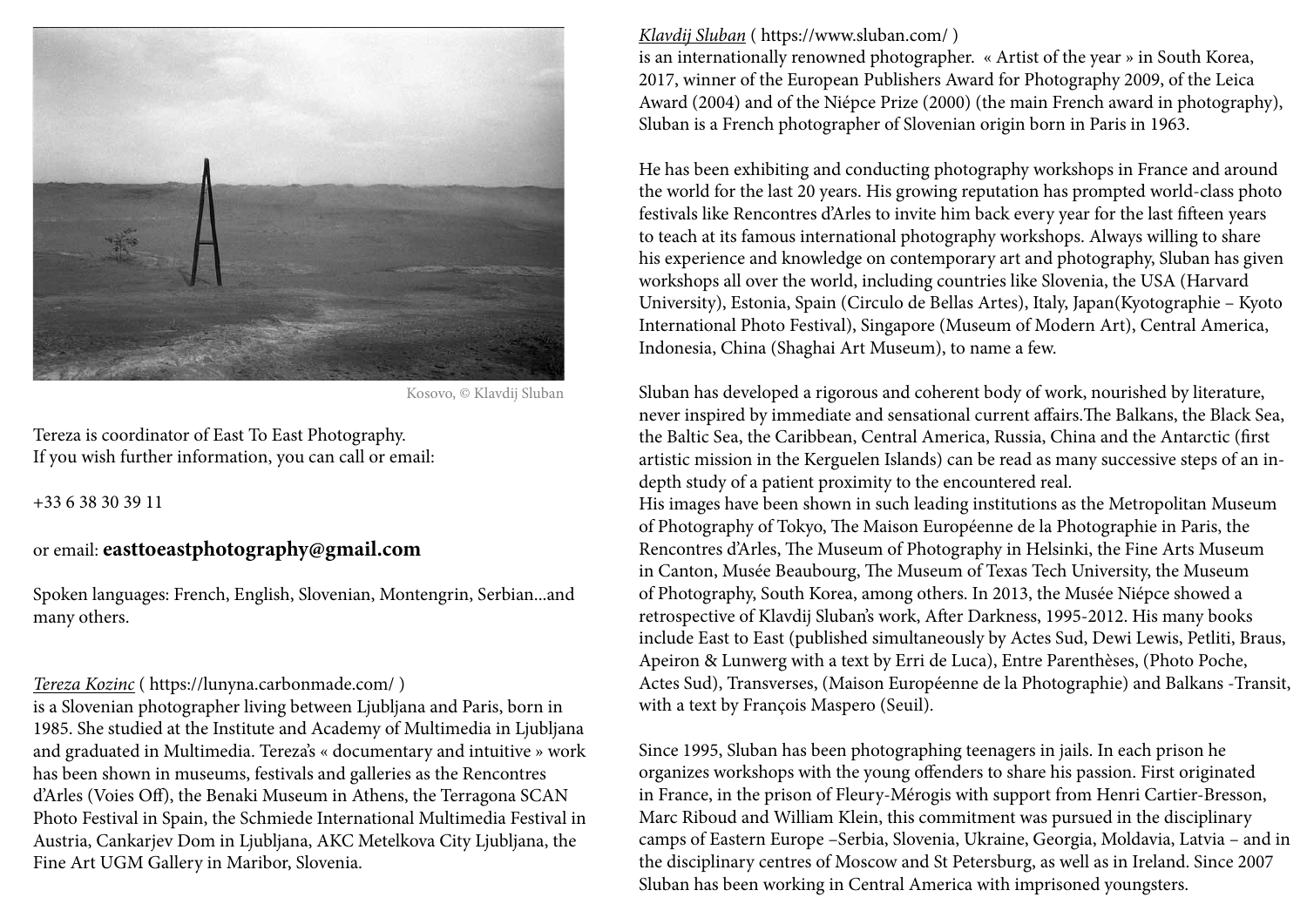#### **DETAILED PROGRAMME**

## **from Sunday 25 September to Saturday 1st October 20<sup>22</sup>**

#### *Sunday 25 September*

Participants are welcomed at the residence during the day.

A welcome dinner is organised with Tereza and Klavdij in order to get acquainted in a warm atmosphere. Various plans, maps, brochures…will be distributed to get information about the area.

#### *Monday*

The morning is dedicated to the reading of portfolios. Each participant must bring between 15 and 20 PRINTED photos, small size, up to A4. A constructive criticism will be done. This will give the direction to be followed during the week and help developing a personal writing already induced by the photos that have been shown. Lunch in the old town of Stari Bar.

In the afternoon, exploration of the surroundings of the residence. Every one gets back to the residence at their own rhythm. 8 pm: dinner

#### *Tuesday*

Trip along the Adriatic coast towards Boka Kotorska, a bay surrounded by impressive mountains. Wandering in the medieval paved streets. Perfect for landscape and street photography.

Lunch in a small fish restaurant in Kotor.

On the way back, visited of a monastery still inhabited.

Editing in the late afternoon.

8pm: dinner

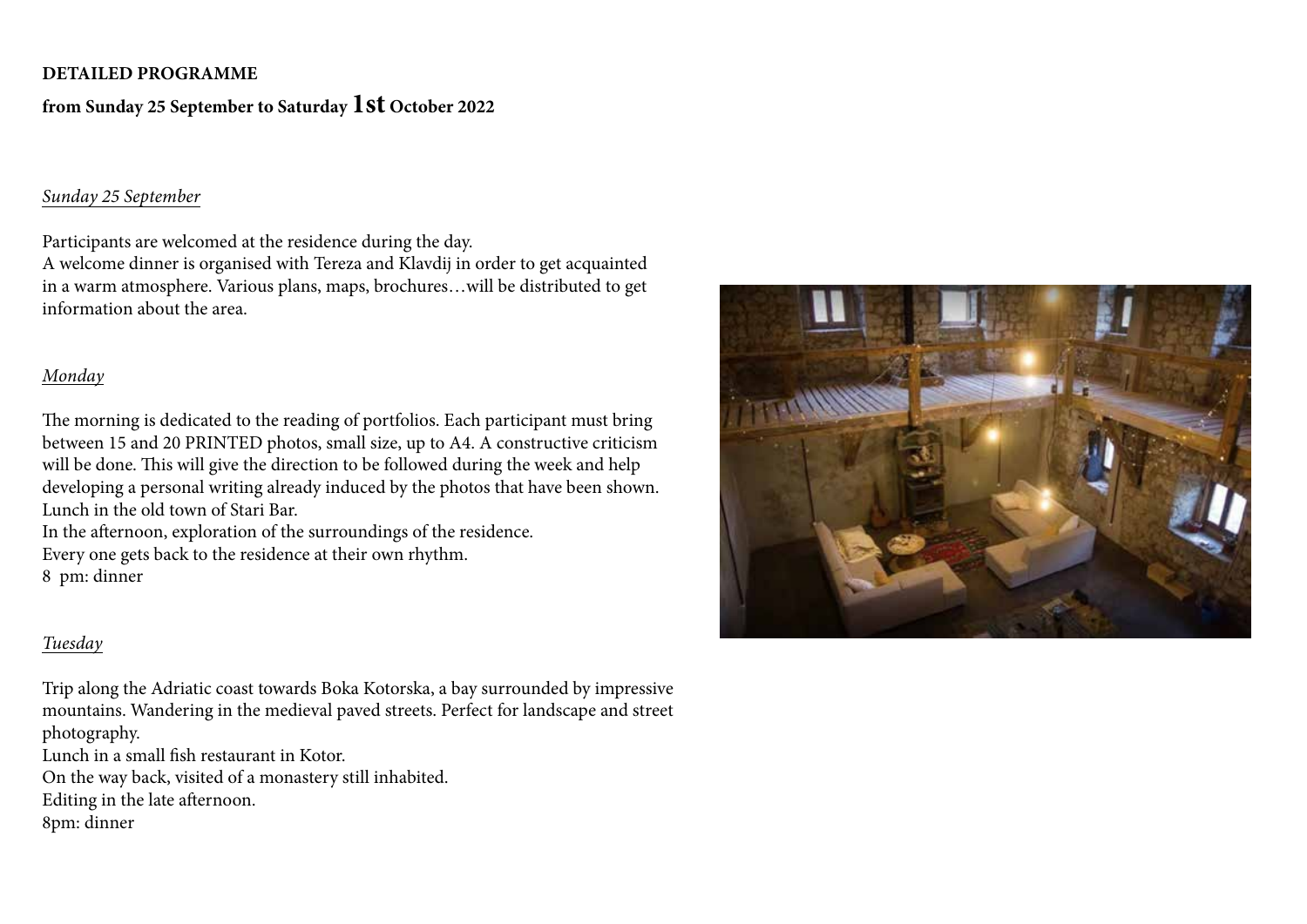## *Wednesday*

Trip to Skadar lake to Virpazar village, 300 inhabitants. Typical traditional village. Boat excursion among narrow canals, spots covered with water lilies and bird paradise in the biggest lake in the Balkans. Lunch by the lake.

Editing when back in the afternoon. 8pm: dinner

# *Thursday*

Following small roads, trip to Shkodra in Albania. It is very easy now to enter Albania. A valid passport, no visa needed, is necessary. Around the old town of Shkodra a new city has grown. Perfect for photographing the different layers of country full of energy where past and present are mingled in a picturesque chaos. Will be visited: the castle, the outdoor market, mosques like the Lead Mosque, all painted in green...

Lunch in Albania.

Editing when back in the afternoon. 8pm: dinner

# *Friday*

Each participant shapes this day according to personal wishes, desires... either by staying at the residence, or walking around, exploring the nearby mountains, or visiting the modern city of Bar, with its interesting industrial port.

Possibility to go to the island Ada Bojana, with 4km sand beach.